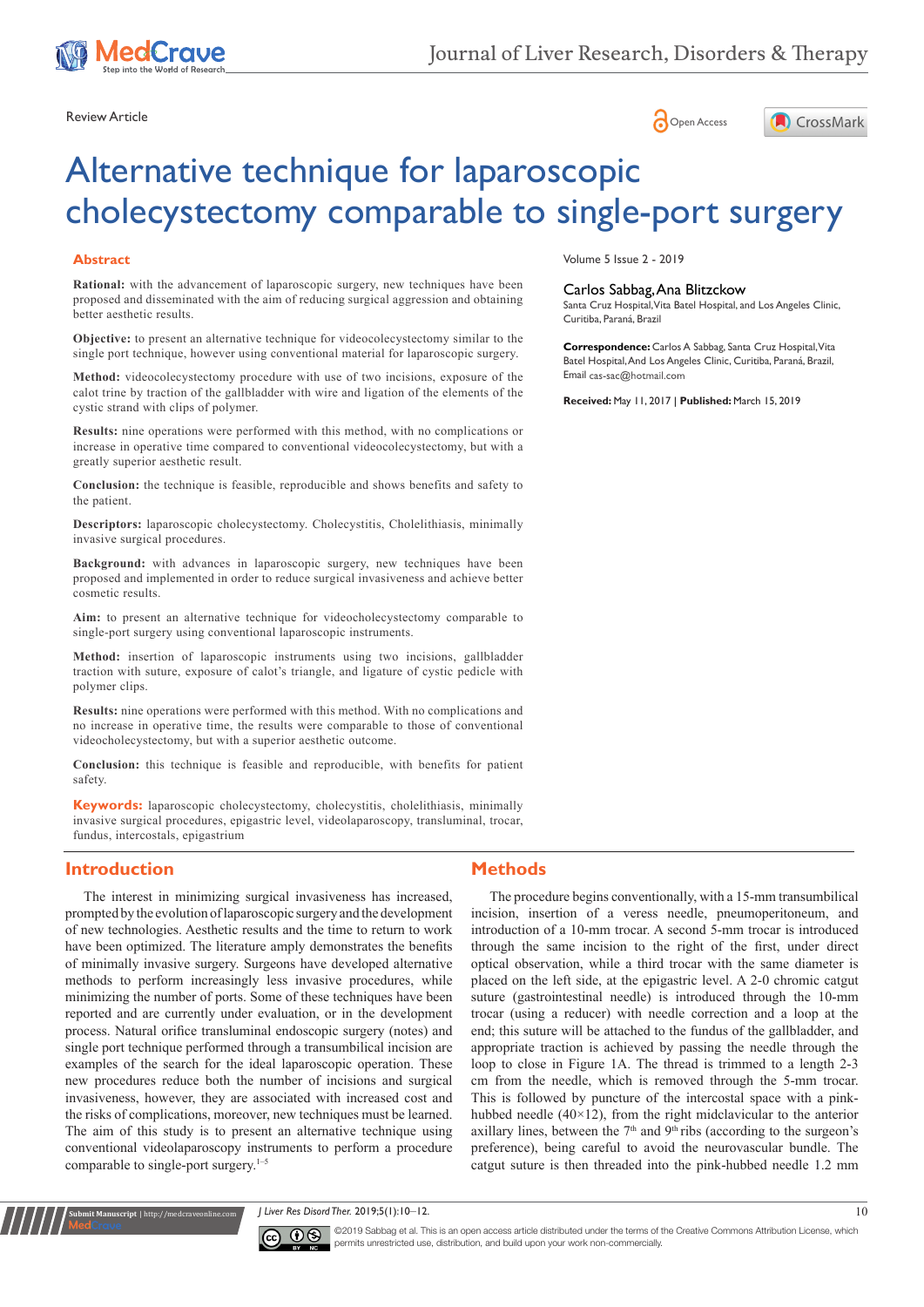diameter (Figure 1B) positioned in the intercostal space, externalized, and pulled, fully exposing the gallbladder and calot's triangle.  $6-10$  This method allows greater mobility, depending on the location of chest wall puncture. The dissection of the cystic pedicle is performed in the usual manner, while duct and cystic artery ligature is performed with polymer clips (green cartridge/medium), the clipper is inserted through the 5-mm port (Figure 2). Conventional methods are used in gallbladder dissection from the fossa, hemostasis, and revision. The extraction of the bladder from the abdomen is done by briefly backing out the optics, followed by use of an auxiliary clamp to direct the sac into the 10-mm trocar, always under direct observation. The set is externalized en bloc through the umbilicus. The 5-mm trocar positioned to the left of the epigastrium enables angled access, as well as prior evacuation of biliary fluid by puncture and aspiration. After extraction of the gallbladder through the umbilicus, the 10-mm trocar is repositioned with optics for final revision.



**Figure 1 (A &B)** fixation of the fundal sac using 2-0 chromic catgut suture with a gastrointestinal needle; b-(second one) catgut suture is introduced into the pink-hubbed needle (1.2 mm diameter) positioned in the intercostals Space.



Figure 2 Ligature of the duct and cystic artery using polymer clips (green cartridge/medium).

# **Results**

Nine operations were performed using this method, without additional complications or an increase in operative time; the aesthetic result and minimally invasive approach to the abdominal wall proved vastly superior to conventional videocholecystectomy (Figure 3).

## **Discussion**

The technique proposed herein demonstrates that basic laparoscopic instruments can be used. The end result is comparable to that of a single-port procedure; the difference lies in the placement of an extra 5-mm port in the epigastrium – which is often necessary in a singleport operation. Gallbladder traction via intercostal puncture is shown to be safe, with similar or better results than with the traditional use of forceps in the right flank. This method is thought to be safer than using nylon thread for fixation to the abdominal wall, as it reduces trauma and risk of complications. There is no description of this procedure in the literature. Accordingly, after researching various materials, it was decided that 2-0 chromic catgut was the optimal choice of suture (gastrointestinal needle), along with a pink-hubbed needle  $(40\times12)$ . The chromic thread coating allows passage through the needle bore without difficulty. Moreover, this technique can be used in other procedures such as gynecological operations, preparation for intraabdominal mesh stapling in incisional hernia repair, and intestinal anastomoses. The use of a 5-mm trocar requires polymer clips, since use of traditional clips larger than this trocar size can result in a less secure ligature (polymer clips contain locking devices). The authors have used thread ligatures before (intra- and extracorporeal knots), however, there is a considerable increase in the operative time, and the ligature appears to be less effective compared to this type of clip.<sup>11,12</sup> The added cost is not significant. The placement of two trocars in the umbilicus does not create additional difficulty, and allows the surgeon's left hand to hold the bladder wall; specific training is not required, only adaptation (Figures  $3 \& 4$ ). It is thought that this method presents the following advantages over a single-port operation:

- i. Exposure of calot's triangle comparable to that in conventional laparoscopic cholecystectomy (which makes the procedure safe.
- ii. Very satisfactory aesthetic outcome.
- iii. Reduced trauma to a small umbilicus, comparable to that in conventional laparoscopic cholecystectomy.
- iv. Cost comparable to that of a traditional operation, moreover, only standard instruments are used.



**Figure 3** Aesthetic result, superior to conventional videocholecystectomy.



**Figure 4** Setup with two trocars in the umbilicus, allowing the surgeon's left hand to hold the gallbladder wall.

**Citation:** Sabbag C, Blitzckow A. Alternative technique for laparoscopic cholecystectomy comparable to single-port surgery. *J Liver Res Disord Ther.* 2019;5(1):10‒12. DOI: [10.15406/jlrdt.2019.05.00128](https://doi.org/10.15406/jlrdt.2019.05.00128)